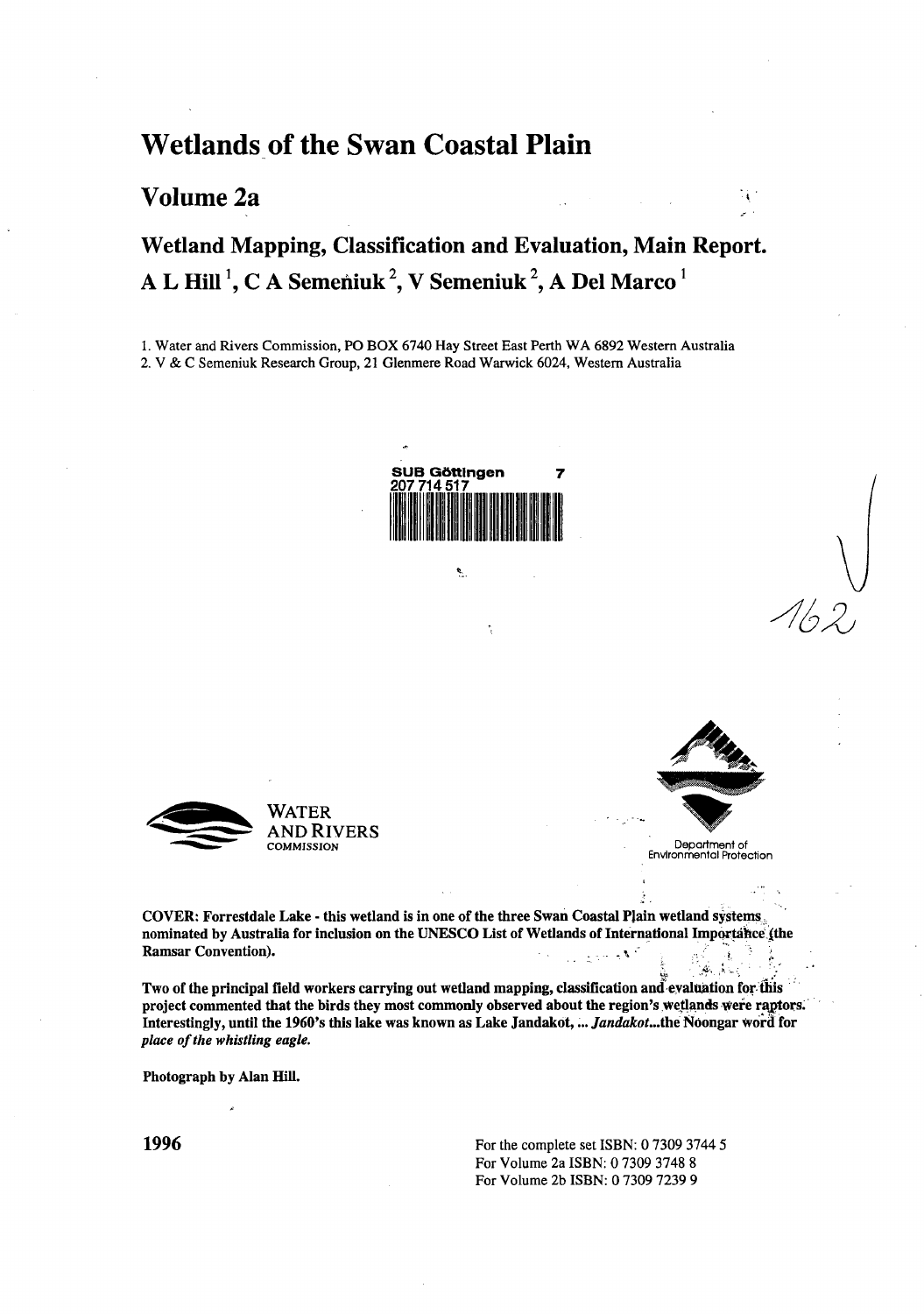# *Contents*

 $\hat{\mathcal{A}}$ 

|      |                                                                                 | $\overline{4}$ |
|------|---------------------------------------------------------------------------------|----------------|
|      |                                                                                 | 11             |
|      |                                                                                 | 12             |
|      |                                                                                 | 20             |
|      | A L Hill                                                                        |                |
|      |                                                                                 |                |
| 1.1  |                                                                                 | 20             |
|      |                                                                                 | 21             |
|      |                                                                                 | 22             |
|      |                                                                                 | 24             |
|      |                                                                                 | 24             |
|      |                                                                                 | 26             |
|      |                                                                                 | 28             |
|      |                                                                                 | 28             |
|      |                                                                                 | 29             |
|      |                                                                                 |                |
|      |                                                                                 | 30             |
|      | CA Semeniuk & V Semeniuk                                                        |                |
|      |                                                                                 |                |
| 2.1. |                                                                                 | 30             |
|      |                                                                                 | 30             |
|      |                                                                                 | 30             |
|      |                                                                                 | 31             |
| 2.2  |                                                                                 | 31             |
|      |                                                                                 | 31             |
|      |                                                                                 | 33             |
| 2.3  |                                                                                 | 34             |
| 2.4  |                                                                                 | 35             |
|      |                                                                                 | 35             |
|      |                                                                                 | 35             |
|      |                                                                                 | 37             |
| 2.5  |                                                                                 | 40             |
|      |                                                                                 | 40             |
|      |                                                                                 | 41             |
|      |                                                                                 | 42             |
| 2.6  |                                                                                 | 43             |
|      |                                                                                 | 43             |
|      |                                                                                 | 43             |
|      |                                                                                 | 43             |
|      |                                                                                 | 45             |
|      |                                                                                 | 45             |
|      |                                                                                 | 45             |
|      |                                                                                 | 46             |
| 2.7  |                                                                                 | 46             |
|      |                                                                                 |                |
|      | 3. Geomorphic wetland mapping and classification in the Perth to Bunbury region | 50             |
|      | C A Semeniuk & V Semeniuk                                                       |                |
| 3,1  |                                                                                 | 50             |
| 3.2  |                                                                                 | 50             |
| 3.3  |                                                                                 | 51             |
| 3.4  |                                                                                 | 52             |
| 3.5  |                                                                                 | 53             |
| 3.6  |                                                                                 | 53             |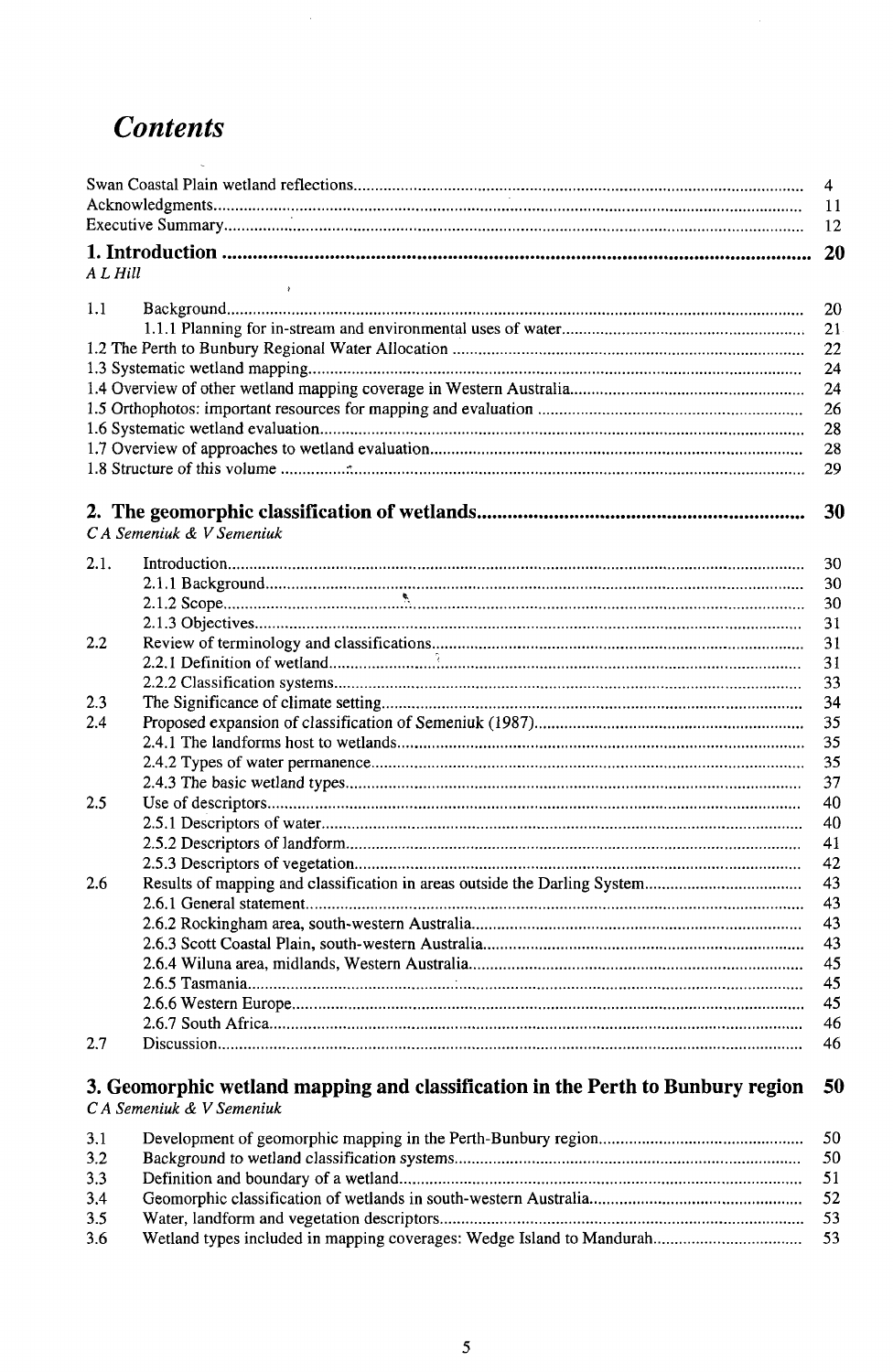| 3.7  |                                                                                             |    |
|------|---------------------------------------------------------------------------------------------|----|
|      | Initial desk study                                                                          |    |
|      | Field survey                                                                                |    |
|      | Data reduction of field and desk work                                                       |    |
|      | Orthophotomapping                                                                           |    |
| 3.8  |                                                                                             | 54 |
| 3.9  |                                                                                             | 54 |
| 3.10 |                                                                                             | 56 |
|      |                                                                                             | 56 |
|      |                                                                                             | 57 |
| 3.11 |                                                                                             | 57 |
|      |                                                                                             | 57 |
|      |                                                                                             | 58 |
|      |                                                                                             | 58 |
| 3.12 |                                                                                             | 59 |
|      |                                                                                             |    |
|      | CA Semeniuk                                                                                 | 60 |
|      |                                                                                             | 60 |
|      |                                                                                             | 60 |
|      |                                                                                             | 60 |
|      |                                                                                             | 62 |
|      |                                                                                             | 62 |
|      |                                                                                             | 64 |
|      |                                                                                             | 64 |
|      |                                                                                             | 64 |
|      |                                                                                             | 65 |
|      |                                                                                             | 65 |
|      |                                                                                             | 66 |
|      |                                                                                             | 66 |
|      |                                                                                             |    |
|      |                                                                                             | 74 |
|      |                                                                                             |    |
|      | A Hill & A Del Marco                                                                        |    |
| 5.1  |                                                                                             |    |
| 5.2  |                                                                                             |    |
|      |                                                                                             | 74 |
|      |                                                                                             | 75 |
|      |                                                                                             | 76 |
|      |                                                                                             | 77 |
|      |                                                                                             | 77 |
|      |                                                                                             | 78 |
|      | 5.3.3 Approach to wetland evaluation tailored to the Western Australian situation           | 79 |
|      |                                                                                             | 80 |
|      | 5.4.1 Wetland evaluation through international, national and regional recognition of values | 80 |
|      |                                                                                             | 80 |
|      |                                                                                             |    |
|      | <b>Ramsar Convention</b>                                                                    |    |
|      |                                                                                             | 81 |
|      | A Directory of Important Wetlands in Australia                                              |    |
|      | The Register of the National Estate                                                         |    |
|      |                                                                                             | 82 |
|      | The System Six study                                                                        |    |
|      | The Perth to Bunbury Study                                                                  |    |
|      | Recreational opportunity                                                                    |    |
|      | Water Dependent Recreation study                                                            |    |
|      | Aboriginal significance                                                                     |    |
|      | Historical significance                                                                     |    |
|      | Educational & scientific significance                                                       |    |
|      |                                                                                             |    |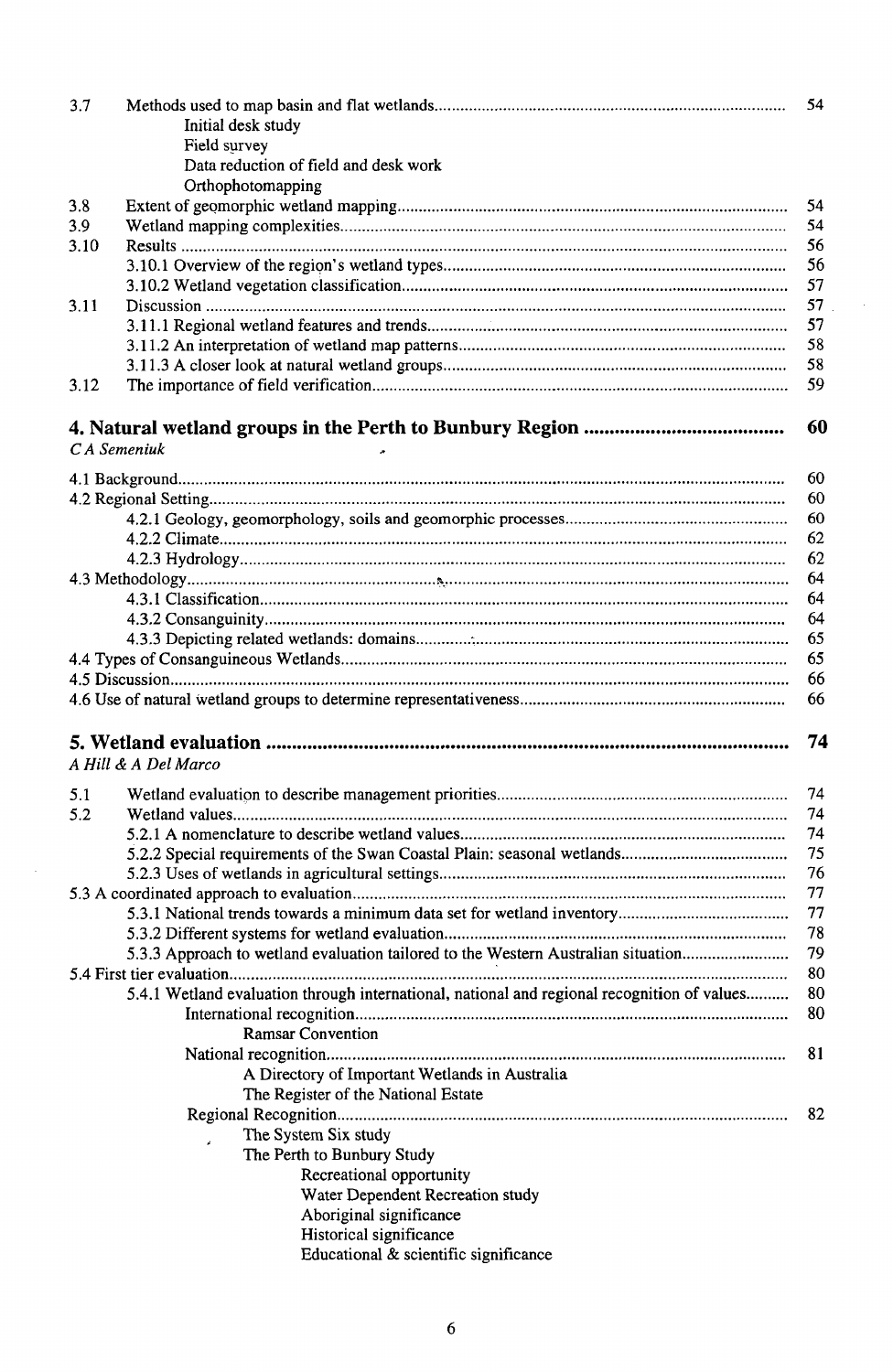|              |                        | The State of the Rivers report                                                                                                                    | 84  |
|--------------|------------------------|---------------------------------------------------------------------------------------------------------------------------------------------------|-----|
|              |                        | Wildlife importance                                                                                                                               |     |
|              |                        |                                                                                                                                                   | 85  |
|              |                        |                                                                                                                                                   | 85  |
|              |                        | 5.5.2 Preliminary management objectives assigned using the Bulletin method                                                                        | 88  |
|              |                        |                                                                                                                                                   | 89  |
|              |                        | 5.5.4 Recommended changes to management categories and objectives                                                                                 | 90  |
|              |                        |                                                                                                                                                   | 91  |
|              |                        | 5.5.6 Simple evaluation based on naturalness the 1993 wetland vegetation project                                                                  | 91  |
|              |                        |                                                                                                                                                   |     |
|              |                        | (i) Detailed mapping of remnant vegetation on extensive wetlands<br>(ii) Assessment of wetland vegetation status (percentage wetland undisturbed) |     |
|              |                        |                                                                                                                                                   |     |
|              |                        | (iii) Assessment of vegetation status in wetland zones of influence                                                                               | 99  |
|              |                        |                                                                                                                                                   |     |
|              |                        |                                                                                                                                                   | 102 |
|              |                        |                                                                                                                                                   | 102 |
|              |                        | 5.8 Wetlands assigned to the Conservation management category: a preliminary listing of outstanding                                               | 104 |
|              |                        |                                                                                                                                                   | 104 |
| A Hill       |                        | 6. Wise use of the most productive places on the Swan Coastal Plain                                                                               | 106 |
|              |                        |                                                                                                                                                   | 106 |
| 6.1          |                        |                                                                                                                                                   |     |
| 6.2          |                        |                                                                                                                                                   | 106 |
| 6.3          |                        |                                                                                                                                                   | 107 |
|              |                        |                                                                                                                                                   | 107 |
|              |                        |                                                                                                                                                   | 107 |
| 6.4          |                        |                                                                                                                                                   | 109 |
| 6.5          |                        |                                                                                                                                                   | 110 |
|              |                        |                                                                                                                                                   | 114 |
|              |                        |                                                                                                                                                   | 115 |
|              | A L Hill & A Del Marco |                                                                                                                                                   |     |
| 7.1          |                        |                                                                                                                                                   | 115 |
| 7.2          |                        |                                                                                                                                                   | 115 |
| 7.3          |                        |                                                                                                                                                   | 115 |
| 7.4          |                        | Wetland and Natural Resource Folios for the Wedge Island to Mandurah Area                                                                         | 117 |
|              |                        |                                                                                                                                                   | 119 |
|              |                        |                                                                                                                                                   | 126 |
| Appendix 3.1 |                        |                                                                                                                                                   | 127 |
| Appendix 5.1 |                        | Wetland Evaluation criteria developed in Leprovost, Semeniuk & Chalmer (1987)                                                                     | 129 |
| Appendix 5.2 |                        | Criteria for Wetlands of International Importance (Ramsar Convention)                                                                             | 130 |
| Appendix 5.3 |                        | Criteria for the Register of the National Estate (Australian Heritage Commission, 1991)                                                           | 131 |
| Appendix 5.4 |                        | Wetlands and rivers of Aboriginal significance in the Perth to Bunbury region                                                                     |     |
|              |                        |                                                                                                                                                   | 132 |
| Appendix 5.5 |                        | The Department of Environmental Protection's wetland evaluation method: Bulletin<br>374 (updated as Bulletin 686)                                 | 133 |
| Appendix 5.6 |                        | Wetland vegetation and land use survey: field study sheet (Thorburn, 1992)                                                                        | 134 |
| Appendix 5.7 |                        | Wetlands assigned a preliminary management priority of Conservation following two-                                                                | 137 |
| Appendix 5.8 |                        | Wetlands ordered within 'suite-type' groups, Moore River to Mandurah                                                                              |     |

**Glossary** 

 $\mathcal{L}(\mathcal{A})$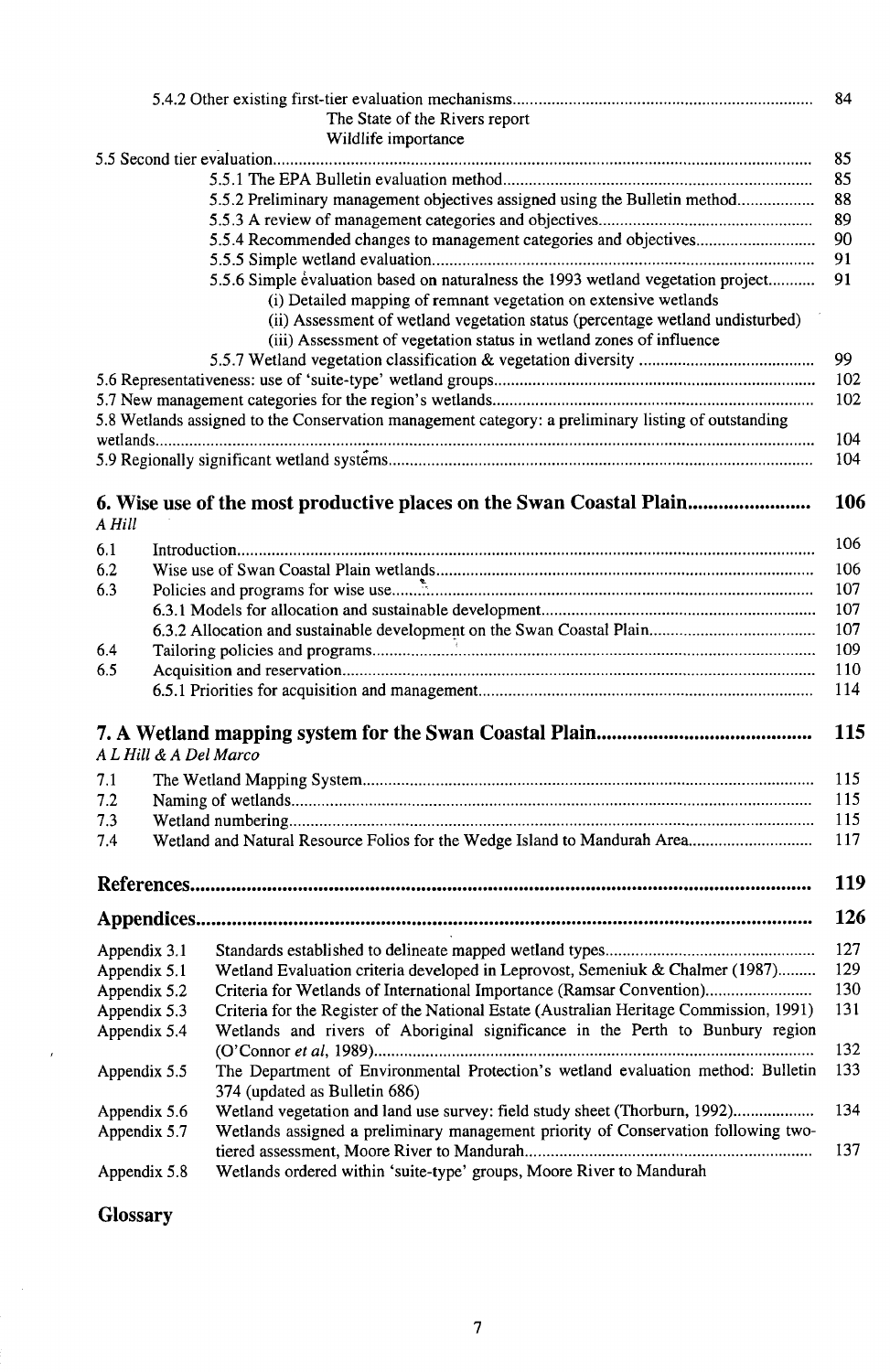## List of figures

 $\overline{a}$ 

 $\ddot{\phantom{0}}$ 

| 23<br>Figure 1.2<br>25<br>Figure 1.3<br>Orthophotos for south-west Western Australia at 1:25 000, 1991-93 (map)<br>27<br>Figure 1.4<br>Figure 2.1<br>31<br>32<br>Figure 2.2<br>Figure 2.3<br>33<br>35<br>Figure 2.4<br>36<br>Figure 2.5<br>Schematic diagram showing types of landforms and the wetlands developed therein<br>Figure 2.6<br>40<br>Figure 2.7<br>Criteria to determine whether a basin is a lake or a sumpland dependant on the proportion<br>40<br>41<br>Figure 2.8<br>Figure 2.9<br>41<br>Figure 2.10<br>Classification of wetland vegetation based on vegetation cover and form<br>42<br>Maps showing types and distribution of wetland categories for three selected areas. Scott<br>Figure 2.11<br>River area is in a wet climate, Wiluna is in a very dry climate, and Rockingham is in an<br>44<br>46<br>Figure 2.12<br>47<br>Figure 2.13<br>Figure 2.14<br>Selected sumplands in south-west Western Australia illustrating variable characteristics<br>48<br>49<br>Figure 2.15<br>55<br>Figure 3.1<br>Coverage of geomorphic wetland mapping on the Swan Coastal Plain (map)<br>56<br>Basin and flat wetland types in the Wedge Island to Dunsborough Area (graph)<br>Figure 3.2a<br>56<br>Channel wetland types in the Wedge Island to Dunsborough Area (graph)<br>Figure 3.2b<br>Figure 4.1<br>Geomorphic units and geology of the central Swan Coastal Plain (map)<br>61<br>Figure 4.2<br>63<br>Figure 4.3<br>Idealised diagram illustrating range of possible types of wetland assemblages that qualify<br>65<br>67<br>Figure 4.4<br>79<br>Figure 5.1<br>Approach to wetland evaluation tailored to the Western Australian situation<br>Figure 5.2<br>81<br>Western Australia's internationally recognized wetlands nominated under the Ramsar<br>Extent of international recognition of wetlands of the Wedge Island to Mandurah area<br>Figure 5.3a<br>81<br>Breakdown of internationally recognized wetlands by wetland type (graph)<br>Figure 5.3b<br>81<br>81<br>Figure 5.4a<br>Extent of national recognition of wetlands of the Wedge Island to Mandurah Area (map)<br>81<br>Figure 5.4b<br>Breakdown of nationally recognized wetlands by wetland type (graph)<br>82<br>Figure 5.5<br>Extent of regional recognition of wetlands of the Wedge Island to Mandurah Area (map)<br>Figure 5.6a<br>82 | Figure 1.1 | A suggested framework for investigations required to determine environmental<br>significance of wetlands in the Perth to Bunbury region (LeProvost, Semeniuk &<br>21 |
|-------------------------------------------------------------------------------------------------------------------------------------------------------------------------------------------------------------------------------------------------------------------------------------------------------------------------------------------------------------------------------------------------------------------------------------------------------------------------------------------------------------------------------------------------------------------------------------------------------------------------------------------------------------------------------------------------------------------------------------------------------------------------------------------------------------------------------------------------------------------------------------------------------------------------------------------------------------------------------------------------------------------------------------------------------------------------------------------------------------------------------------------------------------------------------------------------------------------------------------------------------------------------------------------------------------------------------------------------------------------------------------------------------------------------------------------------------------------------------------------------------------------------------------------------------------------------------------------------------------------------------------------------------------------------------------------------------------------------------------------------------------------------------------------------------------------------------------------------------------------------------------------------------------------------------------------------------------------------------------------------------------------------------------------------------------------------------------------------------------------------------------------------------------------------------------------------------------------------------------------------------------------------------------------------------------------------------------|------------|----------------------------------------------------------------------------------------------------------------------------------------------------------------------|
|                                                                                                                                                                                                                                                                                                                                                                                                                                                                                                                                                                                                                                                                                                                                                                                                                                                                                                                                                                                                                                                                                                                                                                                                                                                                                                                                                                                                                                                                                                                                                                                                                                                                                                                                                                                                                                                                                                                                                                                                                                                                                                                                                                                                                                                                                                                                     |            |                                                                                                                                                                      |
|                                                                                                                                                                                                                                                                                                                                                                                                                                                                                                                                                                                                                                                                                                                                                                                                                                                                                                                                                                                                                                                                                                                                                                                                                                                                                                                                                                                                                                                                                                                                                                                                                                                                                                                                                                                                                                                                                                                                                                                                                                                                                                                                                                                                                                                                                                                                     |            |                                                                                                                                                                      |
|                                                                                                                                                                                                                                                                                                                                                                                                                                                                                                                                                                                                                                                                                                                                                                                                                                                                                                                                                                                                                                                                                                                                                                                                                                                                                                                                                                                                                                                                                                                                                                                                                                                                                                                                                                                                                                                                                                                                                                                                                                                                                                                                                                                                                                                                                                                                     |            |                                                                                                                                                                      |
|                                                                                                                                                                                                                                                                                                                                                                                                                                                                                                                                                                                                                                                                                                                                                                                                                                                                                                                                                                                                                                                                                                                                                                                                                                                                                                                                                                                                                                                                                                                                                                                                                                                                                                                                                                                                                                                                                                                                                                                                                                                                                                                                                                                                                                                                                                                                     |            |                                                                                                                                                                      |
|                                                                                                                                                                                                                                                                                                                                                                                                                                                                                                                                                                                                                                                                                                                                                                                                                                                                                                                                                                                                                                                                                                                                                                                                                                                                                                                                                                                                                                                                                                                                                                                                                                                                                                                                                                                                                                                                                                                                                                                                                                                                                                                                                                                                                                                                                                                                     |            |                                                                                                                                                                      |
|                                                                                                                                                                                                                                                                                                                                                                                                                                                                                                                                                                                                                                                                                                                                                                                                                                                                                                                                                                                                                                                                                                                                                                                                                                                                                                                                                                                                                                                                                                                                                                                                                                                                                                                                                                                                                                                                                                                                                                                                                                                                                                                                                                                                                                                                                                                                     |            |                                                                                                                                                                      |
|                                                                                                                                                                                                                                                                                                                                                                                                                                                                                                                                                                                                                                                                                                                                                                                                                                                                                                                                                                                                                                                                                                                                                                                                                                                                                                                                                                                                                                                                                                                                                                                                                                                                                                                                                                                                                                                                                                                                                                                                                                                                                                                                                                                                                                                                                                                                     |            |                                                                                                                                                                      |
|                                                                                                                                                                                                                                                                                                                                                                                                                                                                                                                                                                                                                                                                                                                                                                                                                                                                                                                                                                                                                                                                                                                                                                                                                                                                                                                                                                                                                                                                                                                                                                                                                                                                                                                                                                                                                                                                                                                                                                                                                                                                                                                                                                                                                                                                                                                                     |            |                                                                                                                                                                      |
|                                                                                                                                                                                                                                                                                                                                                                                                                                                                                                                                                                                                                                                                                                                                                                                                                                                                                                                                                                                                                                                                                                                                                                                                                                                                                                                                                                                                                                                                                                                                                                                                                                                                                                                                                                                                                                                                                                                                                                                                                                                                                                                                                                                                                                                                                                                                     |            |                                                                                                                                                                      |
|                                                                                                                                                                                                                                                                                                                                                                                                                                                                                                                                                                                                                                                                                                                                                                                                                                                                                                                                                                                                                                                                                                                                                                                                                                                                                                                                                                                                                                                                                                                                                                                                                                                                                                                                                                                                                                                                                                                                                                                                                                                                                                                                                                                                                                                                                                                                     |            |                                                                                                                                                                      |
|                                                                                                                                                                                                                                                                                                                                                                                                                                                                                                                                                                                                                                                                                                                                                                                                                                                                                                                                                                                                                                                                                                                                                                                                                                                                                                                                                                                                                                                                                                                                                                                                                                                                                                                                                                                                                                                                                                                                                                                                                                                                                                                                                                                                                                                                                                                                     |            |                                                                                                                                                                      |
|                                                                                                                                                                                                                                                                                                                                                                                                                                                                                                                                                                                                                                                                                                                                                                                                                                                                                                                                                                                                                                                                                                                                                                                                                                                                                                                                                                                                                                                                                                                                                                                                                                                                                                                                                                                                                                                                                                                                                                                                                                                                                                                                                                                                                                                                                                                                     |            |                                                                                                                                                                      |
|                                                                                                                                                                                                                                                                                                                                                                                                                                                                                                                                                                                                                                                                                                                                                                                                                                                                                                                                                                                                                                                                                                                                                                                                                                                                                                                                                                                                                                                                                                                                                                                                                                                                                                                                                                                                                                                                                                                                                                                                                                                                                                                                                                                                                                                                                                                                     |            |                                                                                                                                                                      |
|                                                                                                                                                                                                                                                                                                                                                                                                                                                                                                                                                                                                                                                                                                                                                                                                                                                                                                                                                                                                                                                                                                                                                                                                                                                                                                                                                                                                                                                                                                                                                                                                                                                                                                                                                                                                                                                                                                                                                                                                                                                                                                                                                                                                                                                                                                                                     |            |                                                                                                                                                                      |
|                                                                                                                                                                                                                                                                                                                                                                                                                                                                                                                                                                                                                                                                                                                                                                                                                                                                                                                                                                                                                                                                                                                                                                                                                                                                                                                                                                                                                                                                                                                                                                                                                                                                                                                                                                                                                                                                                                                                                                                                                                                                                                                                                                                                                                                                                                                                     |            |                                                                                                                                                                      |
|                                                                                                                                                                                                                                                                                                                                                                                                                                                                                                                                                                                                                                                                                                                                                                                                                                                                                                                                                                                                                                                                                                                                                                                                                                                                                                                                                                                                                                                                                                                                                                                                                                                                                                                                                                                                                                                                                                                                                                                                                                                                                                                                                                                                                                                                                                                                     |            |                                                                                                                                                                      |
|                                                                                                                                                                                                                                                                                                                                                                                                                                                                                                                                                                                                                                                                                                                                                                                                                                                                                                                                                                                                                                                                                                                                                                                                                                                                                                                                                                                                                                                                                                                                                                                                                                                                                                                                                                                                                                                                                                                                                                                                                                                                                                                                                                                                                                                                                                                                     |            |                                                                                                                                                                      |
|                                                                                                                                                                                                                                                                                                                                                                                                                                                                                                                                                                                                                                                                                                                                                                                                                                                                                                                                                                                                                                                                                                                                                                                                                                                                                                                                                                                                                                                                                                                                                                                                                                                                                                                                                                                                                                                                                                                                                                                                                                                                                                                                                                                                                                                                                                                                     |            |                                                                                                                                                                      |
|                                                                                                                                                                                                                                                                                                                                                                                                                                                                                                                                                                                                                                                                                                                                                                                                                                                                                                                                                                                                                                                                                                                                                                                                                                                                                                                                                                                                                                                                                                                                                                                                                                                                                                                                                                                                                                                                                                                                                                                                                                                                                                                                                                                                                                                                                                                                     |            |                                                                                                                                                                      |
|                                                                                                                                                                                                                                                                                                                                                                                                                                                                                                                                                                                                                                                                                                                                                                                                                                                                                                                                                                                                                                                                                                                                                                                                                                                                                                                                                                                                                                                                                                                                                                                                                                                                                                                                                                                                                                                                                                                                                                                                                                                                                                                                                                                                                                                                                                                                     |            |                                                                                                                                                                      |
|                                                                                                                                                                                                                                                                                                                                                                                                                                                                                                                                                                                                                                                                                                                                                                                                                                                                                                                                                                                                                                                                                                                                                                                                                                                                                                                                                                                                                                                                                                                                                                                                                                                                                                                                                                                                                                                                                                                                                                                                                                                                                                                                                                                                                                                                                                                                     |            |                                                                                                                                                                      |
|                                                                                                                                                                                                                                                                                                                                                                                                                                                                                                                                                                                                                                                                                                                                                                                                                                                                                                                                                                                                                                                                                                                                                                                                                                                                                                                                                                                                                                                                                                                                                                                                                                                                                                                                                                                                                                                                                                                                                                                                                                                                                                                                                                                                                                                                                                                                     |            |                                                                                                                                                                      |
|                                                                                                                                                                                                                                                                                                                                                                                                                                                                                                                                                                                                                                                                                                                                                                                                                                                                                                                                                                                                                                                                                                                                                                                                                                                                                                                                                                                                                                                                                                                                                                                                                                                                                                                                                                                                                                                                                                                                                                                                                                                                                                                                                                                                                                                                                                                                     |            |                                                                                                                                                                      |
|                                                                                                                                                                                                                                                                                                                                                                                                                                                                                                                                                                                                                                                                                                                                                                                                                                                                                                                                                                                                                                                                                                                                                                                                                                                                                                                                                                                                                                                                                                                                                                                                                                                                                                                                                                                                                                                                                                                                                                                                                                                                                                                                                                                                                                                                                                                                     |            |                                                                                                                                                                      |
|                                                                                                                                                                                                                                                                                                                                                                                                                                                                                                                                                                                                                                                                                                                                                                                                                                                                                                                                                                                                                                                                                                                                                                                                                                                                                                                                                                                                                                                                                                                                                                                                                                                                                                                                                                                                                                                                                                                                                                                                                                                                                                                                                                                                                                                                                                                                     |            |                                                                                                                                                                      |
|                                                                                                                                                                                                                                                                                                                                                                                                                                                                                                                                                                                                                                                                                                                                                                                                                                                                                                                                                                                                                                                                                                                                                                                                                                                                                                                                                                                                                                                                                                                                                                                                                                                                                                                                                                                                                                                                                                                                                                                                                                                                                                                                                                                                                                                                                                                                     |            |                                                                                                                                                                      |
|                                                                                                                                                                                                                                                                                                                                                                                                                                                                                                                                                                                                                                                                                                                                                                                                                                                                                                                                                                                                                                                                                                                                                                                                                                                                                                                                                                                                                                                                                                                                                                                                                                                                                                                                                                                                                                                                                                                                                                                                                                                                                                                                                                                                                                                                                                                                     |            |                                                                                                                                                                      |
|                                                                                                                                                                                                                                                                                                                                                                                                                                                                                                                                                                                                                                                                                                                                                                                                                                                                                                                                                                                                                                                                                                                                                                                                                                                                                                                                                                                                                                                                                                                                                                                                                                                                                                                                                                                                                                                                                                                                                                                                                                                                                                                                                                                                                                                                                                                                     |            |                                                                                                                                                                      |
|                                                                                                                                                                                                                                                                                                                                                                                                                                                                                                                                                                                                                                                                                                                                                                                                                                                                                                                                                                                                                                                                                                                                                                                                                                                                                                                                                                                                                                                                                                                                                                                                                                                                                                                                                                                                                                                                                                                                                                                                                                                                                                                                                                                                                                                                                                                                     |            |                                                                                                                                                                      |
|                                                                                                                                                                                                                                                                                                                                                                                                                                                                                                                                                                                                                                                                                                                                                                                                                                                                                                                                                                                                                                                                                                                                                                                                                                                                                                                                                                                                                                                                                                                                                                                                                                                                                                                                                                                                                                                                                                                                                                                                                                                                                                                                                                                                                                                                                                                                     |            |                                                                                                                                                                      |
|                                                                                                                                                                                                                                                                                                                                                                                                                                                                                                                                                                                                                                                                                                                                                                                                                                                                                                                                                                                                                                                                                                                                                                                                                                                                                                                                                                                                                                                                                                                                                                                                                                                                                                                                                                                                                                                                                                                                                                                                                                                                                                                                                                                                                                                                                                                                     |            |                                                                                                                                                                      |
|                                                                                                                                                                                                                                                                                                                                                                                                                                                                                                                                                                                                                                                                                                                                                                                                                                                                                                                                                                                                                                                                                                                                                                                                                                                                                                                                                                                                                                                                                                                                                                                                                                                                                                                                                                                                                                                                                                                                                                                                                                                                                                                                                                                                                                                                                                                                     |            |                                                                                                                                                                      |
|                                                                                                                                                                                                                                                                                                                                                                                                                                                                                                                                                                                                                                                                                                                                                                                                                                                                                                                                                                                                                                                                                                                                                                                                                                                                                                                                                                                                                                                                                                                                                                                                                                                                                                                                                                                                                                                                                                                                                                                                                                                                                                                                                                                                                                                                                                                                     |            |                                                                                                                                                                      |

l,